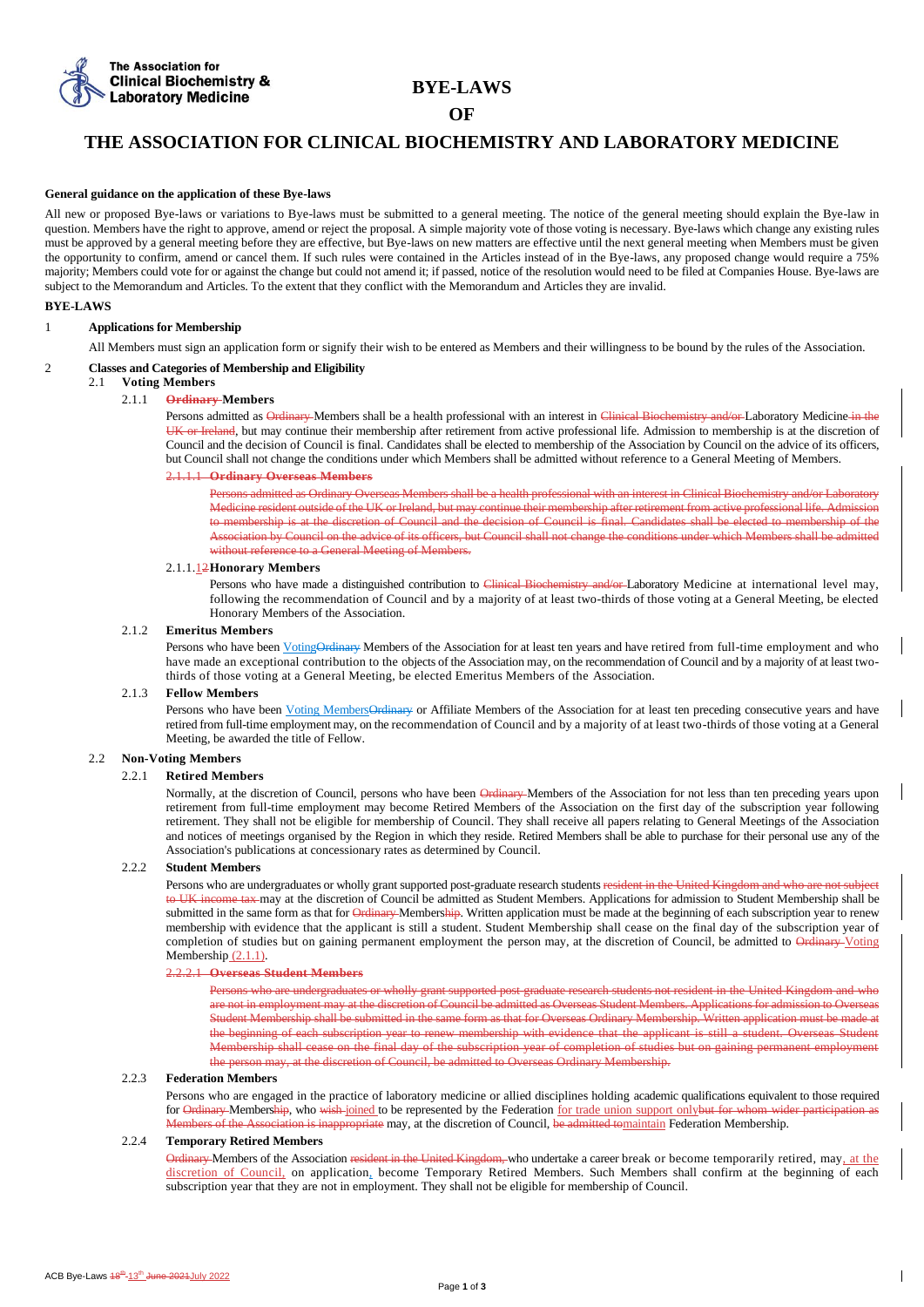#### 2.2.5 **Temporary Members**

Non-members with an interest in Clinical Biochemistry and/or Laboratory Medicine who wish to register to attend a scientific meeting of the Association may become Temporary Members for the duration of the meeting. Temporary Members shall not be entitled to discounts or subsidies applicable to Ordinary Members.

# 2.2.56 **Corporate Members**

Companies or corporate bodies who supply goods and/or services to Clinical Biochemistry and Laboratory Medicine laboratories may, at the discretion of Council, be admitted to Corporate Membership of the Association. The name of Corporate Members must be published. Nominated employees of Corporate Members may attend meetings of the Association other than General Meetings, and the Honorary Meetings Officer shall be notified in advance of the names of such employees as will attend and shall have discretion to admit, or refuse admission, to such employees. Corporate Members shall be given copies of Association publications on the same terms as Ordinary Members, or multiples of such copies as Council may decide. Corporate Members may, at the discretion of the Honorary Meetings Officer, participate in exhibitions (but not for sale of products) at Association meetings. Corporate members will be considered to be Sole Traders on a recommendation from the Corporate Members Executive, and subject to the agreement of Council.

# 2.2.7 **Temporary Corporate Members**

Companies or corporate bodies who supply goods and or services to Clinical Biochemistry and Laboratory Medicine laboratories and who wish to exhibit (but not for the sale of products) at a single Association meeting only, may at the discretion of Council be admitted to Temporary Corporate Membership of the Association for the duration of the meeting. Temporary Corporate Members shall not be entitled to discounts or subsidies applicable to Corporate Members.

### 3 **Voting Rights**

Drary, Emeritus and Fellow Members (with the exception of Student, Federation, Corporate, Retired and Temporary Retired) will have full voting rights at all General Meetings. Each such Member shall have one vote. No other class of Members will have any right to vote at General Meetings.

## 4 **Subscriptions**

Members shall pay a subscription to the Director of Finance of the Association in the year of their application for membership, and annually thereafter if elected by Council.

- 4.1 The amount of the subscription for Ordinary-Members shall be determined by a vote at a General Meeting.
- 4.2 The amount of any subscription for Retired -and Student Members shall be determined by a vote at a General Meeting.
- 4.3 Members who are only Members of the Federation shall pay an annual subscription appropriate to the operation of Trade Union activities, which will be determined at the Annual General Meeting of the Federation.

# 4.4 Student Members shall pay a lower subscription which will be determined annually by Council.

- 4.45 Corporate Members shall pay an annual subscription which will be determined annually by Council
- 4.56 Honorary, Emeritus, Fellow, and Temporary Retired Members shall pay no subscription.
- 4.67 Corporate Membership of the ACB for Sole Traders will be set at an appropriate rate as determined by Council and recommended by the Director of Finance. The rights of Sole Trader Corporate Members will in all other aspects be comparable to those of other Corporate Members as given under Bye-law 2.2.6.

# 5 **Members' Obligations to the Association**

Members are obliged to comply with the Code of Conduct established by the appropriate registration body, the Health and Care Professions Council, the General Medical Council or other registration bodies as appropriate and in addition will also comply with the Code of Conduct of the Association.

# 6 **Matters Relating to the Election of Council Members**

# 6.1 **The President**

The President is elected for four years, one as President Elect, two as President and one as Past President and is not eligible for re-election for a second term. The Nominations Committee will receive nominations from the Membership and suggest candidates to Council who will elect the President. Election shall be by a simple majority of the elected members of the Association Council. This decision is then taken to a General Meeting for ratification.

#### 6.2 **The Directors**

The maximum continuous tenure of the office of Director of Finance, Director of Education, Training & Workforce, Director of Scientific Affairs, Director of Clinical Practice, Director of Regulatory Affairs, Director of Publications & Communications, Director of Conferences & Events, Chair of the Immunology Professional Committee, Chair of the Microbiology Professional Committee and Company Secretary shall be five years, renewable annually, whether in one or more of these capacities. In exceptional circumstances, and with the agreement of Council, Directors can stand for election for a maximum of a further two years. Any extended tenure of the post of Director of Regulatory Affairs shall be covered by the Rules of the Federation and renewable annually at the Federation AGM. Periods in office shall commence and cease at the conclusion of the Annual General Meeting. At a convenient time during the year the Company Secretary shall give call for nominations for all offices requiring to be filled. The call for nominations will be notified to members in the next available issue of the Association's magazine, including the deadline for nominations. Nomination must be made on the official form, which must be signed by three current Ordinary Voting Members and the nominee and must be returned to the Administrative Office by the deadline for nominations. Any nominee must be an Ordinary Voting Member. If there is more than one nominee, a ballot will be held.

# 6.3 **Ordinary Members Elected by the Membership as a Whole ('National Members')**

National Members elected by the membership as a whole are elected by ballot for 3 years. As far as possible only one National Member shall retire each year and in certain circumstances this may lead to a National Member's period of office being extended for a further year. National Members are not eligible for re-election as Ordinary Members to serve for two consecutive 3 year terms, but a National Member may be elected during or at the conclusion of their period in office as a Director or President. Procedures for nomination shall be similar to the procedures for nominating Directors.

# 6.4 **Ordinary Members Elected by Regions ('Regional Members')**

Regional Members elected by Regions are elected for 3 years. The method of election and procedures for nomination shall be determined by the Regions, subject to the approval of Council who shall only intervene if it appears that the method selected by the Regional Committee is causing dissatisfaction among the Sections in that Region or among a large number of Ordinary Members of the Association. Regional Members are not eligible for re-election as Regional Members for two consecutive three year terms, but in certain circumstances a Regional Member's period of office may be extended for a further year subject to the approval of Council. A member may be re-elected as Regional Member during or at the conclusion of their period in office as a Director or President.

#### 6.5 **Vacancies**

Council may appoint persons to fill any vacancies in their numbers. Any person so appointed shall stand down at the next Annual General Meeting and may offer themselves for re-election. If an appointed member of Council or any Officer is re-elected by the Members the period prior to the Annual General Meeting at which their election takes effect shall not be counted in calculating their period of office.

# 7 **Non-Executive Director (NED)**

Council may appoint a person to fill this vacancy for a period of 3 years. NED is eligible for reappointment for a second consecutive three-year term of office subject to the approval of Council. Thereafter NED is not eligible for reappointment for a further three years. The appointee can not be a member or past member or employee or past employee of the Association.

## 8 **Regional Committees**